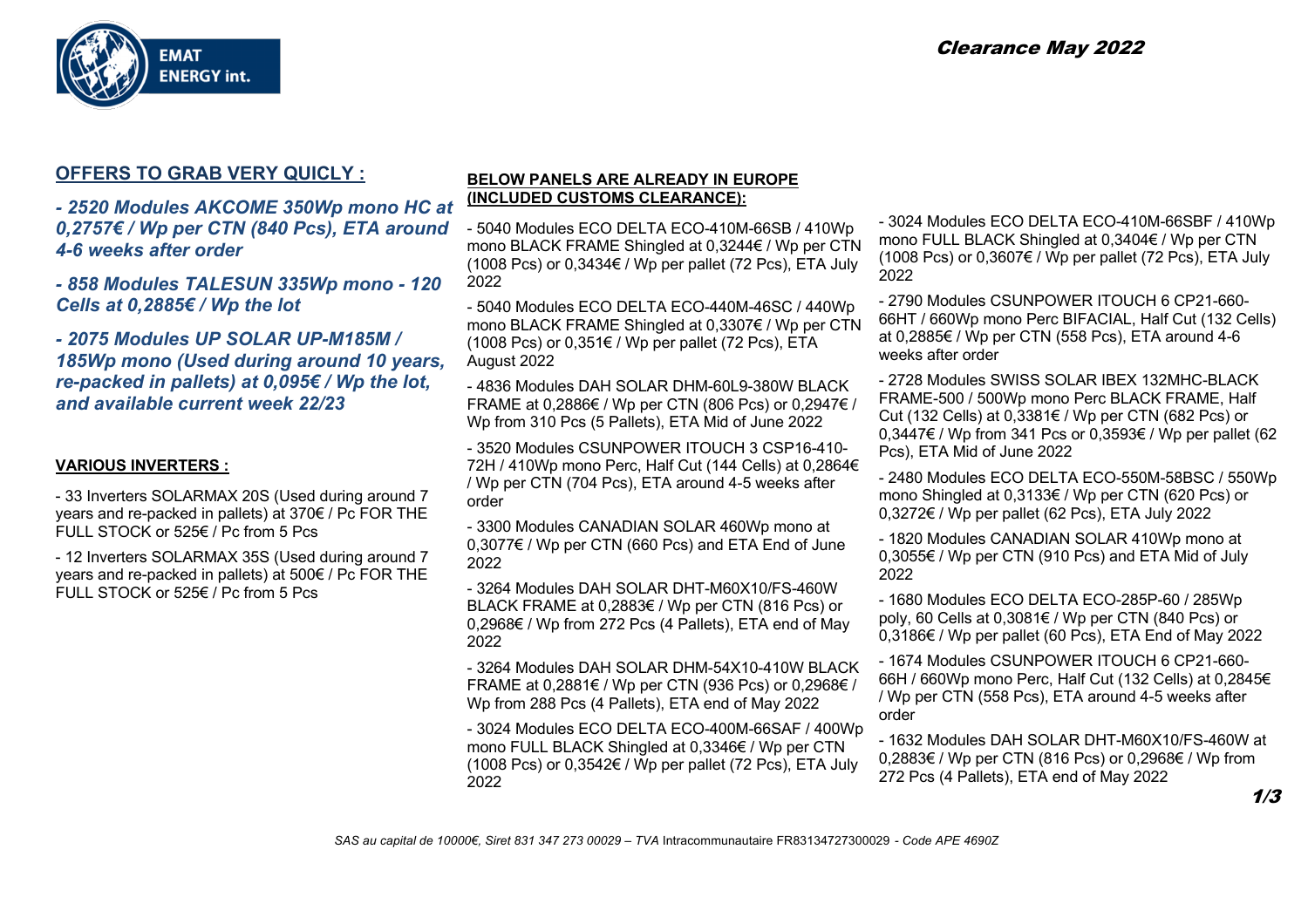

- 1560 Modules CANADIAN SOLAR 380Wp mono at 0,308€ / Wp per CTN (780 Pcs) and ETA Beginning of July 2022

- 1540 Modules JINKO 405Wp mono - 144 Cells BIFACIAL at 0,2914€ / Wp per CTN (770 Pcs)

- 1320 Modules CANADIAN SOLAR 450Wp mono at 0,308€ / Wp per CTN (660 Pcs) and ETA End of May 2022

- 936 Modules SWISS SOLAR IBEX 108MHC--410- BIFACIAL / 410Wp mono Perc BLACK FRAME, Half Cut (108 Cells) at 0,3491€ / Wp the lot or 0,3567€ / Wp from 468 Pcs or 0,3734€ / Wp per pallet (72 Pcs)

- 936 Modules JA SOLAR JAM54S30-400MR at 0,3054€ / Wp the lot

- 936 Modules SWISS SOLAR IBEX 108MHC-BLACK FRAME-410 / 410Wp mono Perc BLACK FRAME, Half Cut (108 Cells) at 0,3415€ / Wp the lot or 0,3469€ / Wp from 468 Pcs or 0,3654€ / Wp per pallet (72 Pcs)

- 936 Modules TRINA 395Wp mono - 120 Cells at 0,3005€ / Wp the lot

- 936 Modules TRINA 375Wp mono - 120 Cells at 0,30€ / Wp the lot

- 936 Modules TRINA 380Wp mono - 120 Cells at 0,2998€ / Wp the lot

- 936 Modules TRINA 385Wp mono - 120 Cells at 0,3057€ / Wp the lot

- 936 Modules JA SOLAR 405Wp mono - 144 Cells BLACK FRAME at 0,2992€ / Wp the lot

- 936 Modules RISEN 400Wp mono - 120 Cells BLACK FRAME at 0,3063€ / Wp the lot

- 936 Modules TALESUN 385Wp mono - 120 Cells at 0,2907€ / Wp the lot

- 936 Modules LEAPTON 400Wp mono - 108 Cells FULL - 806 Modules JA SOLAR 380Wp mono - 120 Cells BLACK at 0,3233€ / Wp the lot

- 910 Modules CANADIAN SOLAR 405Wp mono BLACK - 792 Modules JOLYWOOD 460Wp mono - 144 Cells FRAME at 0,3055€ / Wp the lot, and ETA Mid of July 2022

- 910 Modules JINKO 410Wp mono - 108 Cells at 0,2894€ / Wp the lot

- 910 Modules JINKO 410Wp mono BLACK FRAME- 108 Cells at 0,3004€ / Wp the lot

- 888 Modules SWISS SOLAR IBEX 120MHC-450- BAFACIAL / 450Wp mono Perc BIFACIAL, Half Cut (120 Cells) at 0,3481€ / Wp per CTN (888 Pcs) or 0,3541€ / Wp from 444 Pcs or 0,3733€ / Wp per pallet (74 Pcs)

- 864 Modules LEAPTON 450Wp mono - 120 Cells at 0,2949€ / Wp the lot

- 864 Modules LEAPTON 460Wp mono - 120 Cells at 0,2987€ / Wp the lot

- 858 Modules AUSTA SOLAR AU380-30-MH at 0,2929€ / Wp the lot

- 840 Modules QCELLS 410Wp mono HC at 0,2897€ / Wp the lot, ETA around 4-6 weeks after order

- 806 Modules CSUNPOWER ITOUCH 4 CSP17-375- 60H / 375Wp mono Perc, Half Cut (120 Cells) at 0,2878€ / Wp the lot, ETA around 4-5 weeks after order

- 806 Modules JINKO 325Wp Mono Perc - 120 Cells at 0,2908€ / Wp the lot

- 806 Modules JINKO 330Wp Mono Perc - 120 Cells at 0,2905€ / Wp the lot

- 806 Modules JINKO 335Wp Mono Perc 120 Cells at 0,2903€ / Wp the lot
- BLACK FRAME at 0,3086€ / Wp the lot
- BIFACIAL at 0,3136€ / Wp the lot

- 792 Modules AUSTA SOLAR AU400-33V-MH at 0,2932€ / Wp the lot

- 780 Modules LONGI 370Wp mono - 120 Cells FULL BLACK at 0,3234€ / Wp the lot

- 780 Modules LONGI 370Wp mono HIH - 120 Cells BLACK FRAME at 0,3024€ / Wp the lot

- 770 Modules JOLYWOOD 415Wp mono - 144 Cells BIFACIAL BLACK FRAME at 0,3191€ / Wp the lot

- 770 Modules JOLYWOOD 410Wp mono - 144 Cells BIFACIAL BLACK FRAME at 0,3282€ / Wp the lot

- 770 Modules JETION 450Wp mono - 144 Cells BIFACIAL at 0,2932€ / Wp the lot

- 740 Modules SWISS SOLAR IBEX 120MHC-BLACK FRAME-450 / 450Wp mono Perc BLACK FRAME, Half Cut (120 Cells) at 0,3432€ / Wp the lot or 0,3475€ / Wp from 444 Pcs or  $0,3644 \in /$  Wp per pallet (74 Pcs)

- 726 Modules AUSTA SOLAR AU460-36V-MH at 0,2926€ / Wp the lot

- 682 Modules AKCOME 450Wp mono HC at 0,2825€ / Wp the lot, ETA around 4-6 weeks after order

- 682 Modules JA SOLAR JAM72S20-460MR at 0,3074€ / Wp the lot